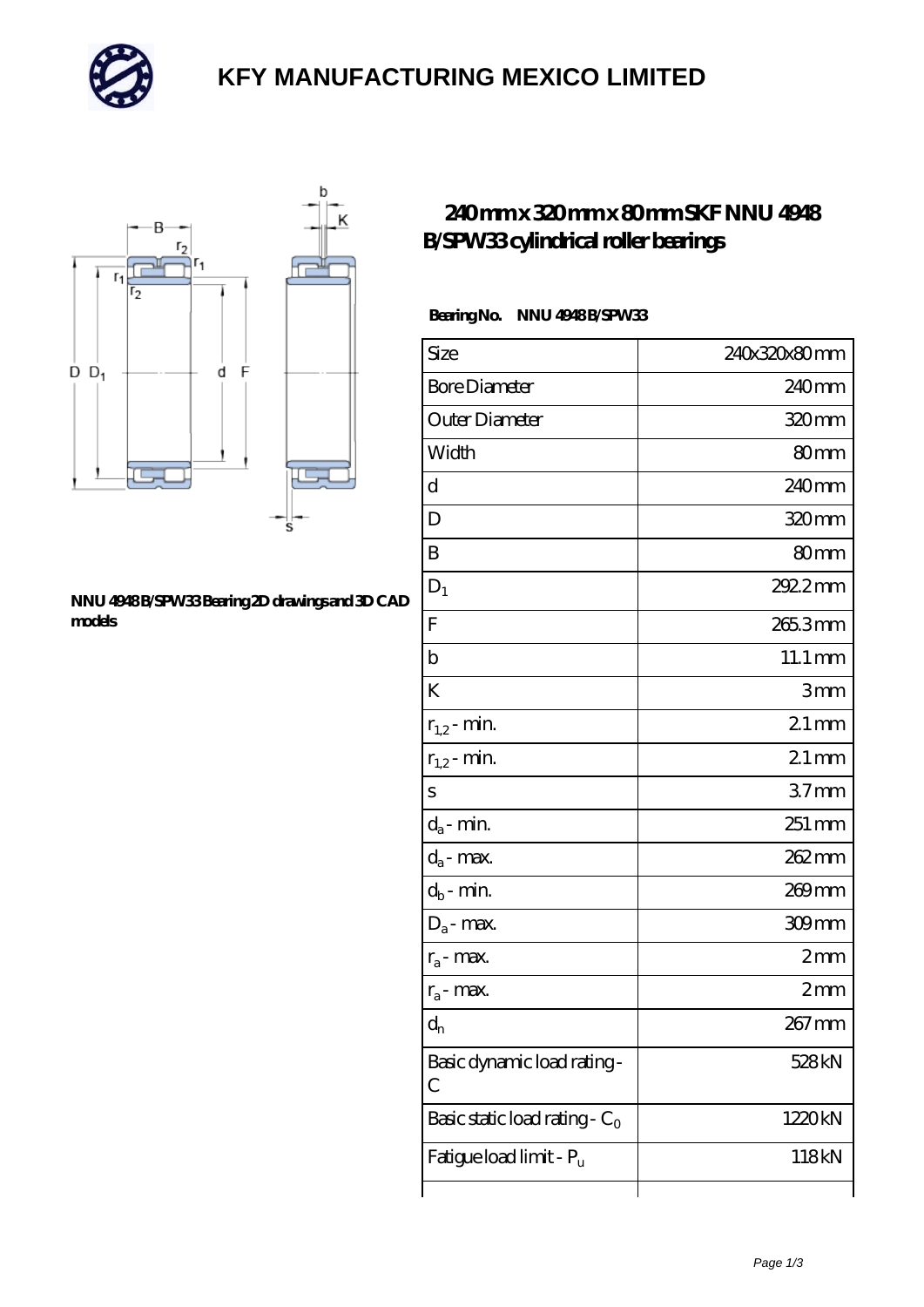

# **[KFY MANUFACTURING MEXICO LIMITED](https://m.mailemotion.tv)**

| Limiting speed for grease<br>lubrication | 2200r/min                                                                                                                                                                                      |
|------------------------------------------|------------------------------------------------------------------------------------------------------------------------------------------------------------------------------------------------|
| Limiting speed for oil<br>lubrication    | 2600mm/min                                                                                                                                                                                     |
| $G_{ref}$                                | $171 \text{ cm}$                                                                                                                                                                               |
| Category                                 | Cylindrical Roller Bearings                                                                                                                                                                    |
| Inventory                                | Q0                                                                                                                                                                                             |
| Manufacturer Name                        | <b>SKF</b>                                                                                                                                                                                     |
| Minimum Buy Quantity                     | N/A                                                                                                                                                                                            |
| Weight / Kilogram                        | 1869                                                                                                                                                                                           |
| Product Group                            | <b>BO4270</b>                                                                                                                                                                                  |
| <b>Bore Profile</b>                      | Straight                                                                                                                                                                                       |
| Cage Material                            | <b>Brass</b>                                                                                                                                                                                   |
| Precision Class                          | Special Precision                                                                                                                                                                              |
| Number of Rows of Rollers                | Double Row                                                                                                                                                                                     |
| Separable                                | Inner Ring - Both Sides                                                                                                                                                                        |
| Rolling Element                          | Cylindrical Roller Bearing                                                                                                                                                                     |
| Profile                                  | Complete with Outer and<br>Inner Ring                                                                                                                                                          |
| Snap Ring                                | No                                                                                                                                                                                             |
| Internal Clearance                       | C <sub>1</sub> -Tight                                                                                                                                                                          |
| Retainer                                 | Yes                                                                                                                                                                                            |
| Relubricatable                           | Yes                                                                                                                                                                                            |
| Inch - Metric                            | Metric                                                                                                                                                                                         |
| <b>Other Features</b>                    | Plain Inner Ring   3 Rib<br>Outer Ring   High Precision<br>Bearing   Modified Internal<br>Design   Cage on Outer<br>RingID                                                                     |
| Long Description                         | 240MM Bore; Straight Bore<br>Profile; 320MM Outside<br>Diameter, 80MM Width;<br>Brass Cage Matetrial; Special<br>Precision; Double Row,<br>Inner Ring - Both Sides<br>Separable; No Snap Ring; |